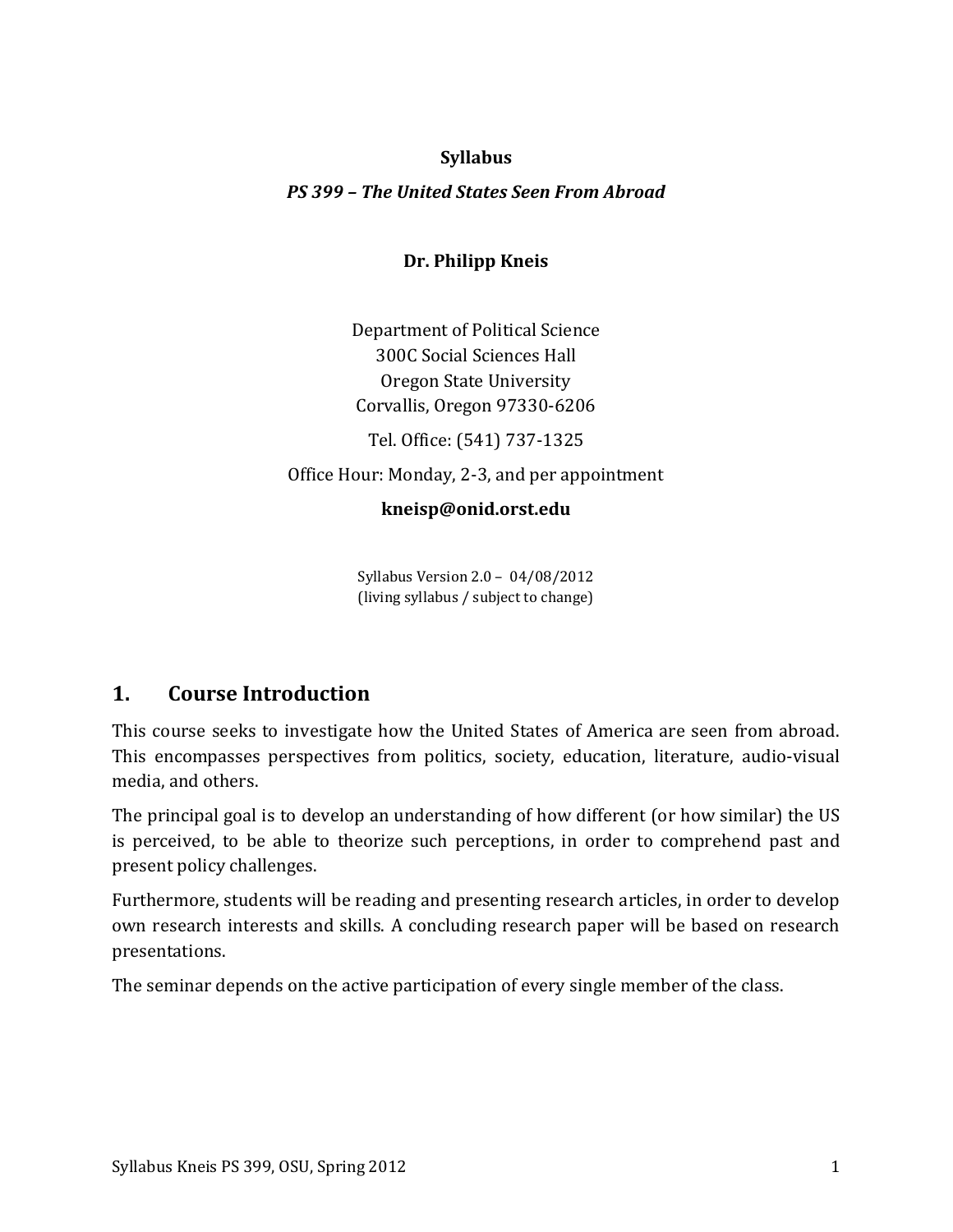# **2. Student Learning Outcomes**

The course seeks to develop in students…

- an understanding for different perceptions of the US
- san understanding of recent developments in Europe, the U.S. and the world, and the ability to connect these to historical trends
- an understanding of the necessity to theorize constructions of history and politics, and to apply different theoretical models to different circumstances
- the ability to present the basic argument of a scholarly text
- the ability to work collaboratively on a presentation
- the ability to conduct own research and write a research paper based upon what was discussed in class, and the student's own research interest

# **3. Course Policy**

- Attendance is mandatory.
- A seminar thrives on the regular participation of every single member of the group. You are expected to participate actively in the discussions, and you should feel free to do so. This is a place to learn, not a place to be perfect. You do not need to be intimidated. Everyone is in the same boat.
- Respect your fellow students.
- If somebody makes a mistake, be patient and understanding. Make any criticism about the argument and the issue, not about the person.
- People are indeed able to see things differently, even though they have the same facts.
- During the course there may be some unforeseen circumstances which arise that alter the schedule below. In this case it will be YOUR responsibility to be in class to find out what those adjustments might be.
- This is a living syllabus, it may be subject to change.
- If you are experiencing problems with this course, its content, the readings, my teaching style, I strongly encourage you to raise your concerns at the earliest possible moment. You can do so by visiting me during my office hours.
- Student Conduct: To fully understand student conduct expectations (definitions and consequences of plagiarism, cheating, etc.), see

<http://oregonstate.edu/studentconduct/regulations/index.php#acdis>.

- The Writing Center provides students with a free consulting service for their writing assignments, see [http://cwl.oregonstate.edu/owl.php.](http://cwl.oregonstate.edu/owl.php)
- In the case that I feel attendance and reading progress are below reasonable expectations, I reserve the right to do an unannounced quiz at the beginning of a session in order to check on reading progress. These would have 2 questions. If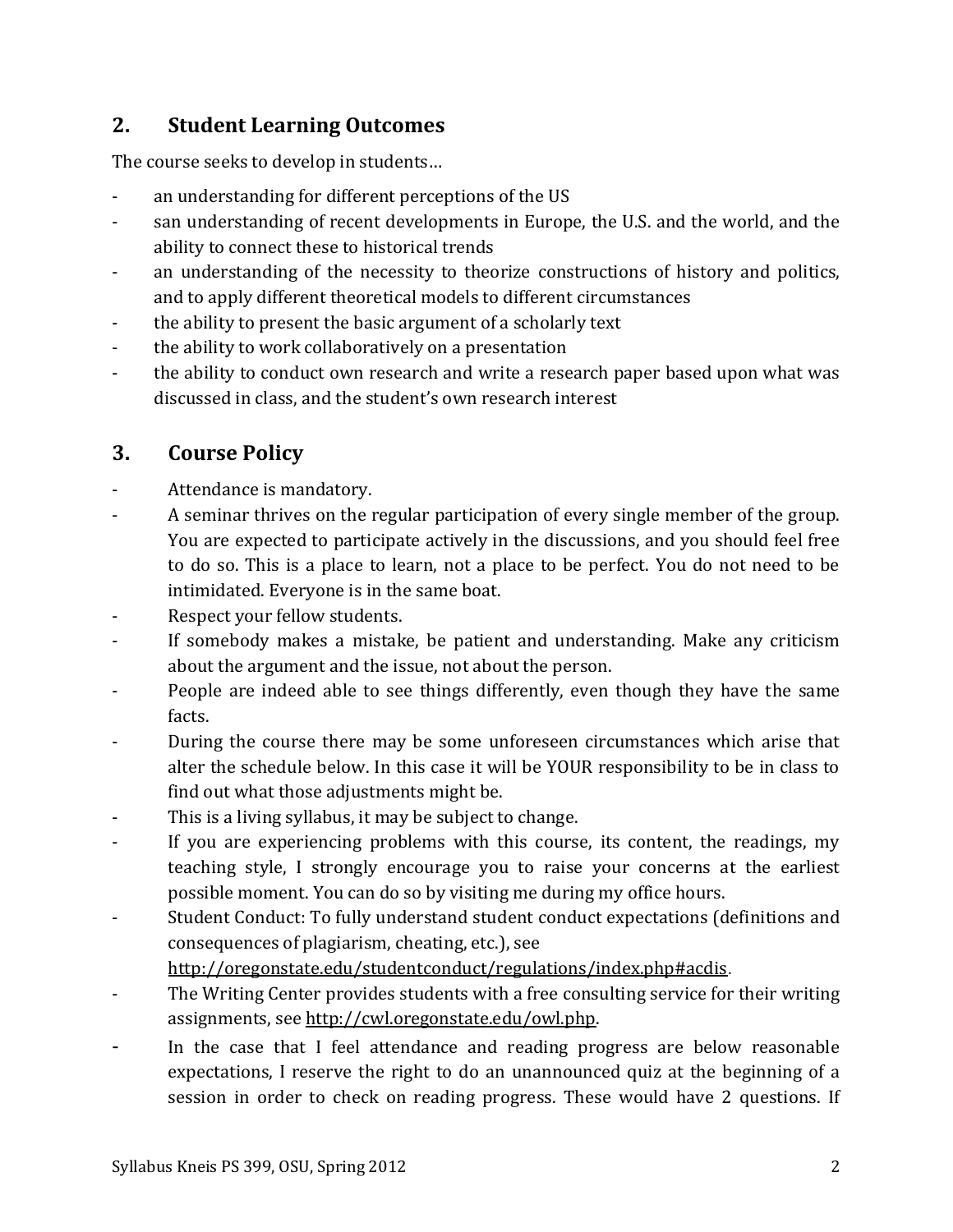every question is answered correctly, your total point balance will be unaffected. Any question answered wrongly (or not at all) will downgrade your total points by - 0.25 points. You can avoid such tests if everybody attends regularly, participates actively, and does their reading.

# **4. Bibliography**

*See Blackboard for further reading assignments.*

Balibar, Etienne. "Which Power? Whose Weakness? On Robert Kagan's Critique of European Ideology." Theory & Event 6:4 (2003): 1-7.

Baudrillard, Jean. "Hyperreal America." Economy and Society 22:2 (1993): 243-252.

Belknap, Jeffrey. "Diego Rivera's Greater America Pan-American Patronage, Indigenism, and H.P." Cultural Critique 63 (Spring 2006): 61-98.

Blin, Miika. "The Dubbing Standard - Its History and Efficiency Implications for Film Distributors in the German Film Market." Paper for the Conference The Creative Industries and Intellectual Property. London, May 22-23 2008.

Caplow, Theodore. "Contrasting Trends in European and American Religion." Sociological Analysis 46:2 (Summer 1985):101-108.

Ceaser, James W. "A Genealogy of Anti-Americanism." The Public Interest 152 (Sept. 2001): 3-18.

Ceaser, James W. "The Philosophical Origins of Anti-Americanism in Europe." In: Hollander, Paul, Ed. Understanding Anti-Americanism: Its Origins and Impact at Home and Abroad. Chicago: Ivan R. Dee, 2004.

Chen, Hon-Fai. "Reflexive Exceptionalism: On the Relevance of Tocqueville's America for Modern China." Journal of Classical Sociology 9 (2009): 79-95.

Collins, Richard. "Wall-to-Wall Dallas: The US-UK Trade in Television." Screen 27:3-4 (1986): 66-77.

Cracroft, Richard H. "The American West of Karl May." American Quarterly 19:2.1 (Summer 1967): 249-258.

De Bens, Els, Hedwig de Smaele. "The Inflow of American Television Fiction on European Broadcasting Channels Revisited." European Journal of Communication16 (2001): 51-76.

Dupagne, Michel, David Waterman. "Determinants of U.S. television fiction imports in Western Europe." Journal of Broadcasting & Electronic Media 42:2 (1998): 208-220.

Dwyer, Tessa. "Universally speaking: Lost in Translation and polyglot cinema." Linguistica Antverpiensia 4 (2005): 295-310.

Eco, Umberto. "The Fortresses of Solitude." In: Travels in Hyperreality. Orlando: Mariner Books: 1990. 3-58.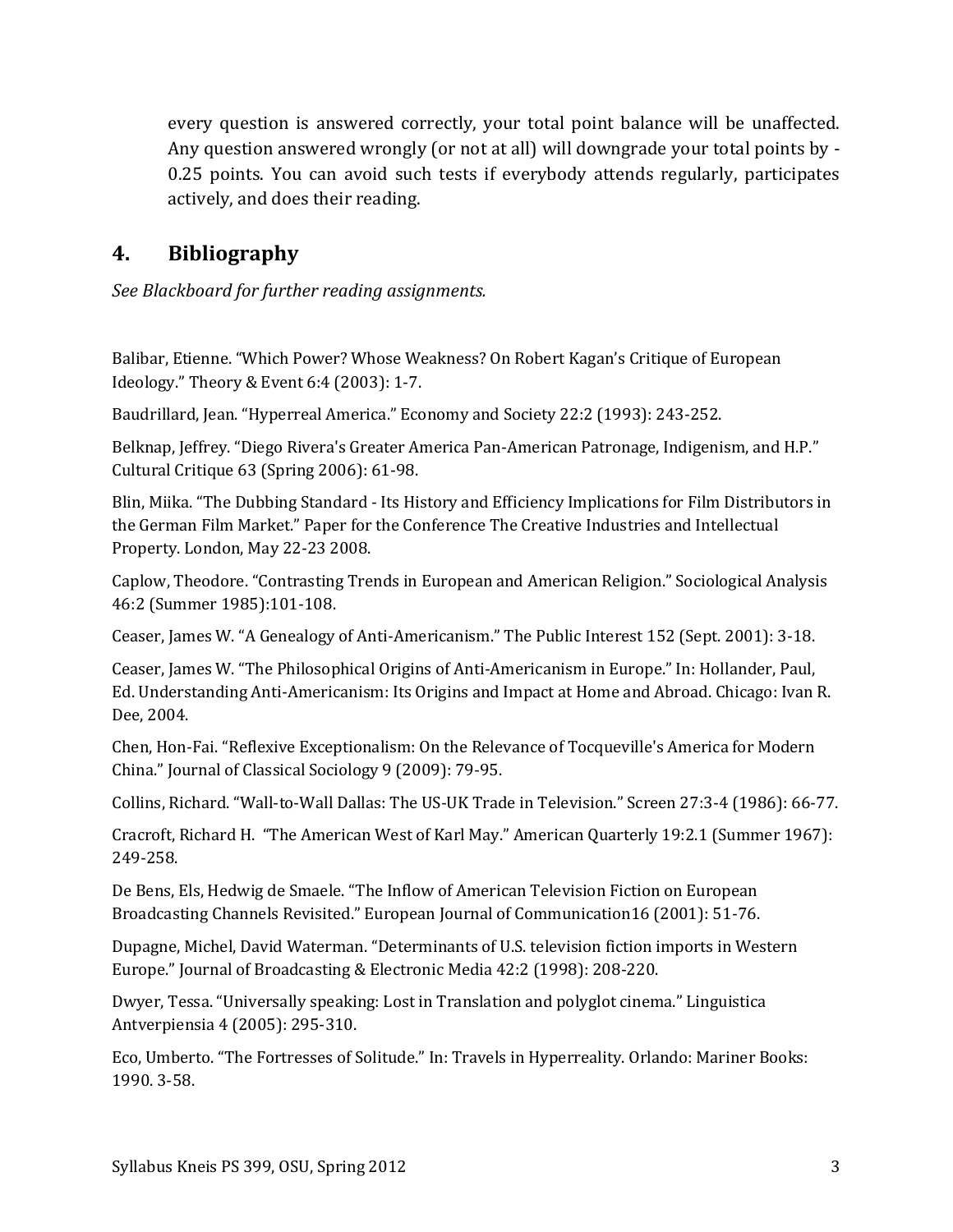Feilitzsch, Heribert Frhr. v. "Karl May - The Wild West as Seen in Germany." Journal of Popular Culture 27:3 (Winter 1993): 173-189.

Feyerke, Alexander. "The Effects of Dubbing on the Depiction of the United States in American Movies and Television Series in Germany." MA Thesis, Universität Leipzig, 2005.

Fluck, Winfried. "Emergence or Collapse of Cultural Hierarchy? American Popular Culture Seen from Abroad." In: Freese, Peter, Ed. Popular Culture in the United States: Proceedings of the German-American Conference in Paderborn, 14-17 September 1993. Essen: Die Blaue Eule, 1993.

Forsberg, Tuomas. "German Foreign Policy and the War on Iraq: Anti-Americanism, Pacifism or Emancipation?" Security Dialogue 36: 2 (June 2005): 213-231.

Gentzkow, Matthew A., Jesse M. Shapiro. "Media, Education and Anti-Americanism in the Muslim World." Journal of Economic Perspectives 18:3 (Summer 2004): 1-18.

Gemünden, Gerd. "Between Karl May and Karl Marx: The DEFA Indianerfilme (1965-1983)." New German Critique 82 (Winter 2001): 25-38.

Heisbourg, François. "American Hegemony? Perceptions of the US Abroad." Survival 41:4 (Winter 1999-2000): 5-19.

Jameson, Fredric. "Reification and Utopia in Mass Culture." Social Text 1 (Winter 1979): 130-148.

Joffe, Joseph. Überpower: The Imperial Temptation of America. New York : W.W. Norton, 2006. Excerpts.

Kagan, Robert. "Power and Weakness." Policy Review 113 (June & July 2002): 1-20.

Krastev, Ivan. "The Anti-American Century?" Journal of Democracy 15:2 (April 2004): 5-16.

Kroes, Rob. "European Anti-Americanism: What's New?" The Journal of American History 93:2 (September 2006): 417-431.

Lévy, Bernard-Henri. American Vertigo. Travelling America in the Footsteps of Tocqueville. 2006. New York: Random House, 2007.

Mann, Klaus. "The Cowboy Mentor of the Führer." The Living Age 2:2 (Nov. 1940): 217-222.

Marin, Louis. "Frontiers of Utopia: Past and Present." Critical Inquiry 19: 3 (Spring 1993): 397-420.

Mead, Walter Russell. "Why Do They Hate Us? Two Books Take Aim at French Anti-Americanism." Foreign Affairs 82:2 (Mar.-Apr. 2003): 139-142.

Münkler, Herfried. Empires. The Logic of World Domination from Ancient Rome to the United States. 2005. Cambridge: polity press, 2007. Excerpts.

Osterle, Heinz D. "The Lost Utopia: New Images of America in German Literature." The German Quarterly 54:4 (Nov. 1981): 427-446.

Paz, Reuven. "Islamists and Anti-Americanism." Middle East Review of International Affairs 7:4 (December 2003): 53-61.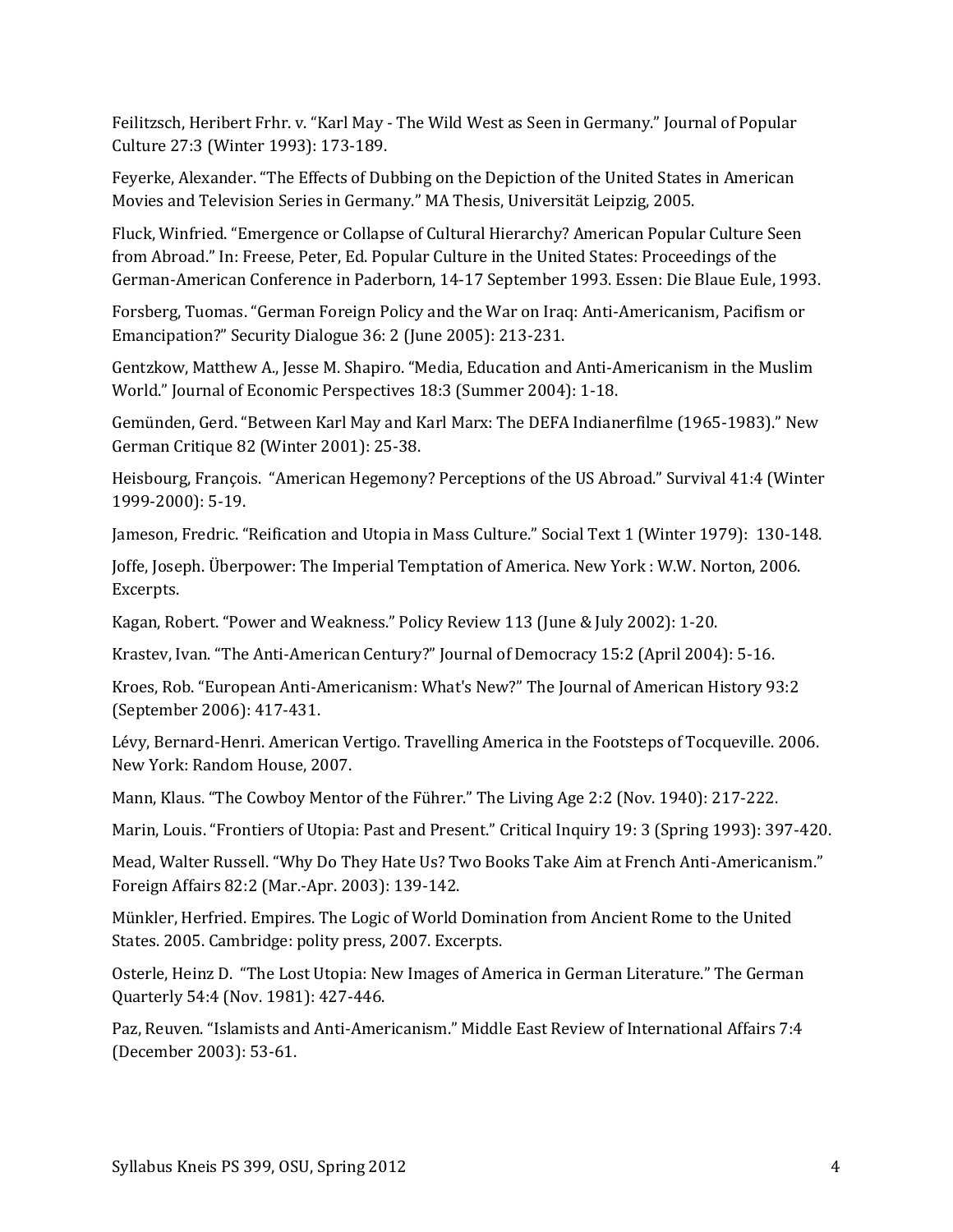Perry, Michael Wayne. "Television Content Restriction: A Cross-National Examination of Legislative Imperatives And Documented Social Values." BA Thesis, Wake Forest University, Winston-Salem, 2007.

Plourde, Eric. "The Dubbing of The Simpsons: Cultural Appropriation, Discursive Manipulation and Divergences." Texas Linguistic Forum 44:1 (2000): 114-131

Queen, Robin. "'Du hast jar keene Ahnung': African American English Dubbed Into German." Journal of Sociolinguistics 8/4 (2004): 515-537.

Reed, Sarah. "A Case Study of 'tu' and 'vous' Use in the French Dubbing and Subtitling in an American Film." BA Thesis, University of North Texas, Denton, 2011.

Ross, Nigel J. "Dubbing American English in Italy." English Today 41:11.1 (January 1995): 45-48.

Schäfer, Axel R. "W.E.B. Du Bois, German Social Thought, and the Racial Divide in American Progressivism, 1892-1909." The Journal of American History 88:3 (Dec. 2001): 925-949.

Schneider, Tassilo. "Finding a New Heimat in the Wild West - Karl May and the German Western of the 1960s." Journal of Film and Video 47: 1/3 (Spring-Fall 1995): 50-66.

Shin, Gi-Wook. "South Korean Anti-Americanism: A Comparative Perspective." Asian Survey 36: 8 (Aug. 1996): 787-803.

Shklar, Judith. "The Political Theory of Utopia: From Melancholy to Nostalgia." Daedalus 94:2 (Spring 1965): 367-381.

Smith, Paul. "American History X (1998)". In: Merck, Mandy, Ed. America First: Naming the Nation in US Film. London: Routledge, 2007. 244-258.

Spring, Joel. "Education and Progressivism." History of Education Quarterly 10:1 (Spring 1970): 53- 71.

Strout, Cushing. "Tocqueville's Duality - Describing America and Thinking of Europe." American Quarterly 21:1 (Spring 1969): 87-99.

Sweet, Timothy. "Economy, Ecology, and Utopia in Early Colonial Promotional Literature." American Literature 71:3 (Sep. 1999): 399-427.

Tai, Chong-Soo, Erick J. Peterson, Ted Robert Gurr. "Internal Versus External Sources of Anti-Americanism." Journal of Conflict Resolution 17 (1973): 455-488.

Tocqueville, Alexis de. Democracy in America. (Historical-Critical Edition of De la démocratie en Amérique). Ed. Eduardo Nolla. Trans. James T. Schleifer. Indianapolis: Liberty Fund, 2010.

Wagenknecht, Thomas. "Two 'Eurotopian' Projections of America at the Disjuncture between Chimera and Understanding." In: Dallmann, Antje, Reinhard Isensee, Philipp Kneis, Eds. Envisioning American Utopias. Fictions of Science and Politics in Literature and Visual Culture. Frankfurt: Lang, 2011. 163-174.

Wagnleitner, Reinhold. "American Cultural Diplomacy, the Cinema, and the Cold War in Central Europe." Conference Paper, University of Salzburg, April 1992.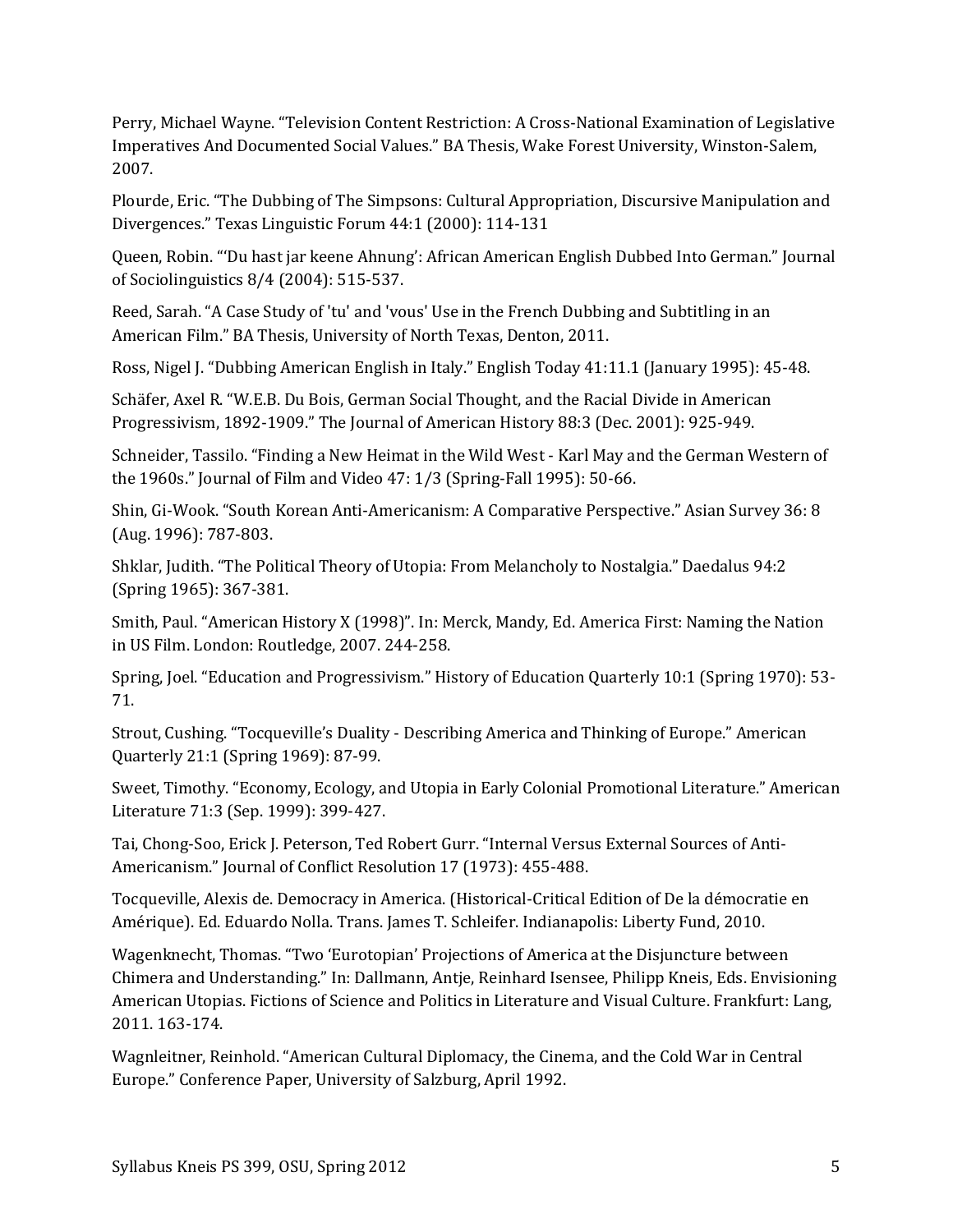Wagnleitner, Reinhold. "The Empire of the Fun, or Talkin' Soviet Union Blues: The Sound of Freedom and U.S. Cultural Hegemony in Europe." Diplomatic History 23:3 (Summer 1999): 499- 524.

Waisbord, Silvio. "McTV: Understanding the Global Popularity of Television Formats." Television New Media 5 (2004): 359-383.

Zemach-Bersin, Talya. "Global Citizenship and Study Abroad - It Is All About US." Critical Literacy: Theories and Practices 1:2 (Dec. 2007): 16-28.

Zhou, Zixuan. "The Impact of American Television on Chinese College Students." MA Thesis, Wake Forest University, Winston-Salem, 2011.

# **5. Course Assignments**

- 1) **Presentation of an assigned text (Weeks 2-7).** In the beginning of the quarter, the texts will be distributed amongst all participants. Students will be able to make a selection, depending on the session. Texts will be presented by 1 or 2 students (see schedule below). The presentation should introduce the main arguments of the text and briefly explain the historical background. The duration of the presentation should be **approx. 5 minutes**. During the discussion, the presenters will then also be responsible for facilitating the class discourse by being the experts on the text. Whether you are presenting or not, **everybody is required to read all the texts**, unless they are marked as additional. If you share a presentation with another student, both of you must speak for an equal portion of the time. A summary of the presentation is to be posted on blackboard after the session.
- 2) **Response Paper.** This is an opinion piece which is based upon the seminar readings and discussions. You are supposed to develop a thesis in the beginning, and then develop arguments in support of the thesis, but also hint at possible counterarguments. You do not need to find additional research articles or books. Standard citation methods apply. The paper should be **approx. 2 pages** of text (12 point Times, 1.5-spaced, 1 in. margins) plus bibliography. **Due Date: Monday 05/14, by 12:00 PM, PRINTED OUT HARDCOPY ONLY (before the seminar session).**
- 3) **Research Presentation.** Students will work alone or in groups and present a topic of their own choice. The presentation must not be longer than **15 minutes**. All three students sharing a presentation must speak for an equal portion of the time. The presentations should ideally be a preparation for the final research paper. A summary of the presentation is to be posted on blackboard after the session.
- 4) **Research Paper on a topic of your own choice.** This research paper can be based on the preceding research presentation. Unlike the response paper, your focus has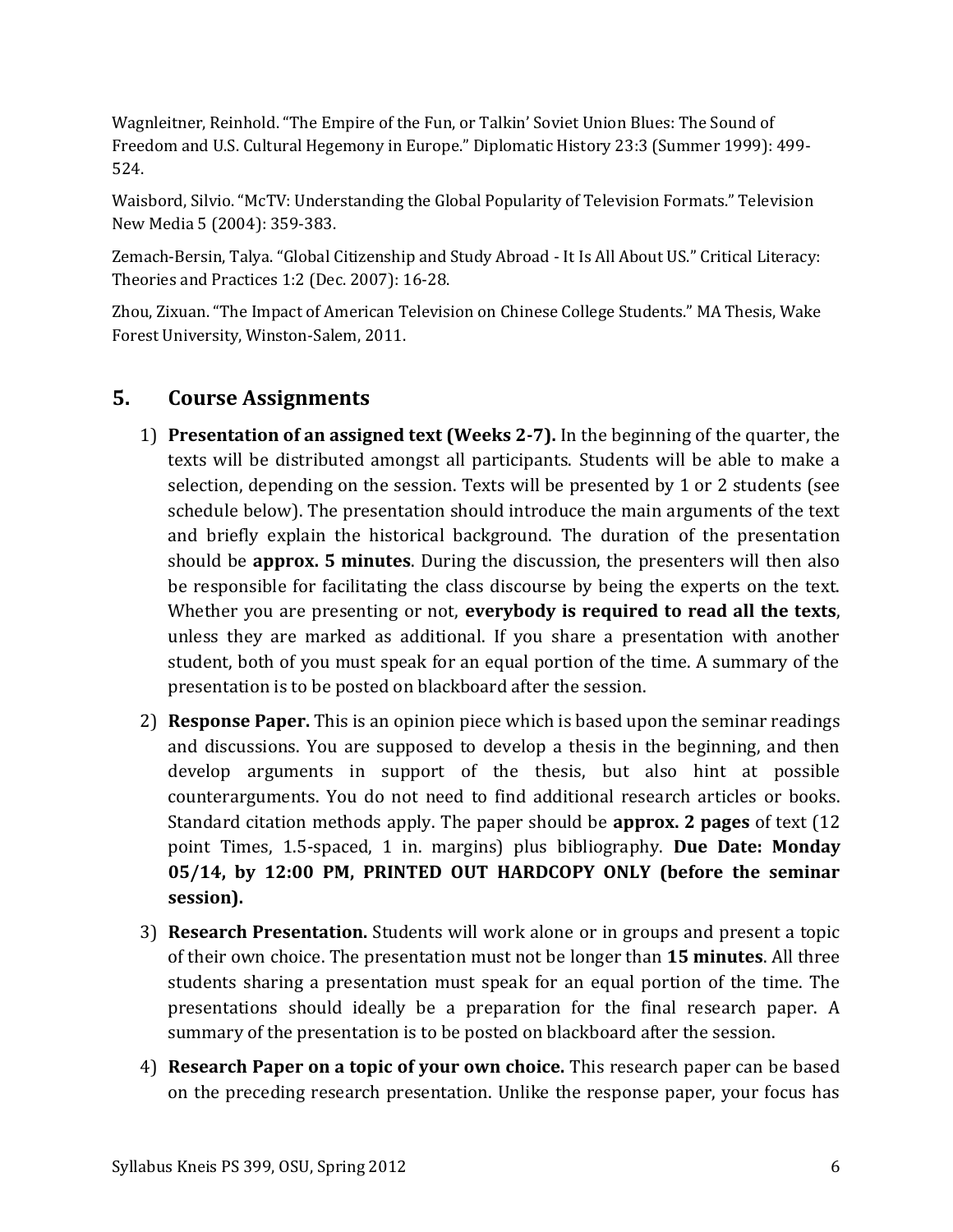to be on analysis rather than on opinion. You are supposed to develop a thesis in the beginning, and then develop arguments in support of the thesis, but also hint at possible counterarguments. You need to use at least 2 of the texts discussed throughout the seminar, and to find at least 3 additional scholarly research articles or books. Standard citation methods apply. The paper should be a minimum of **5 pages of text**, no more than 6 (12 point Times, 1.5-spaced, 1 in. margins) plus bibliography in addition to the allotted pages. **Due Date: #TBC, PRINTED OUT HARDCOPY ONLY** (either personally in my office, or at the main office, 307 Gilkey Hall)**.**

5) **Blackboard.** Students will have to participate in Blackboard.

# **6. General Argumentation Rules (for Presentations and Papers)**

- If you refer to somebody or a text, always provide a detailed source. Never say "As Aristotle has said, …" but provide a concrete source. You will find that many quotes are continually misattributed. Do the research.
- Be respectful of others' opinions and arguments, no matter how harshly you may disagree. Any criticism must be aimed at the argument or subject matter ("*argumentum ad rem*"), not at the person ("*argumentum ad hominem*").
- If you disagree with a certain position, make sure you represent it accurately in all its scope, and not as a distorted caricature ("straw man argument").
- Base your argument on a solid database, not just on your own experiences or things you have heard ("anecdotal evidence").
- Just because a famous or influential person made a certain argument, does not automatically provide it with legitimacy ("argument from authority").
- Just because something occurs in nature, does not make it good ("naturalistic fallacy").
- See also: www.fallacyfiles.org

# **7. Presentation Guidelines and Grading**

For general remarks, see the presentation guidelines in Appendix I, page [17.](#page-16-0)

## *Grading: 10 points total*

- complexity of the argument (up to 5 points)
- correct rendition of the argument (1 point)
- clarity of the argument (1 point)
- adequate use or non-use of technology and/or visual aids and/or handout (1 point)
- handling your responses to questions (1 point)
- pose and clarity of speaking (1 point)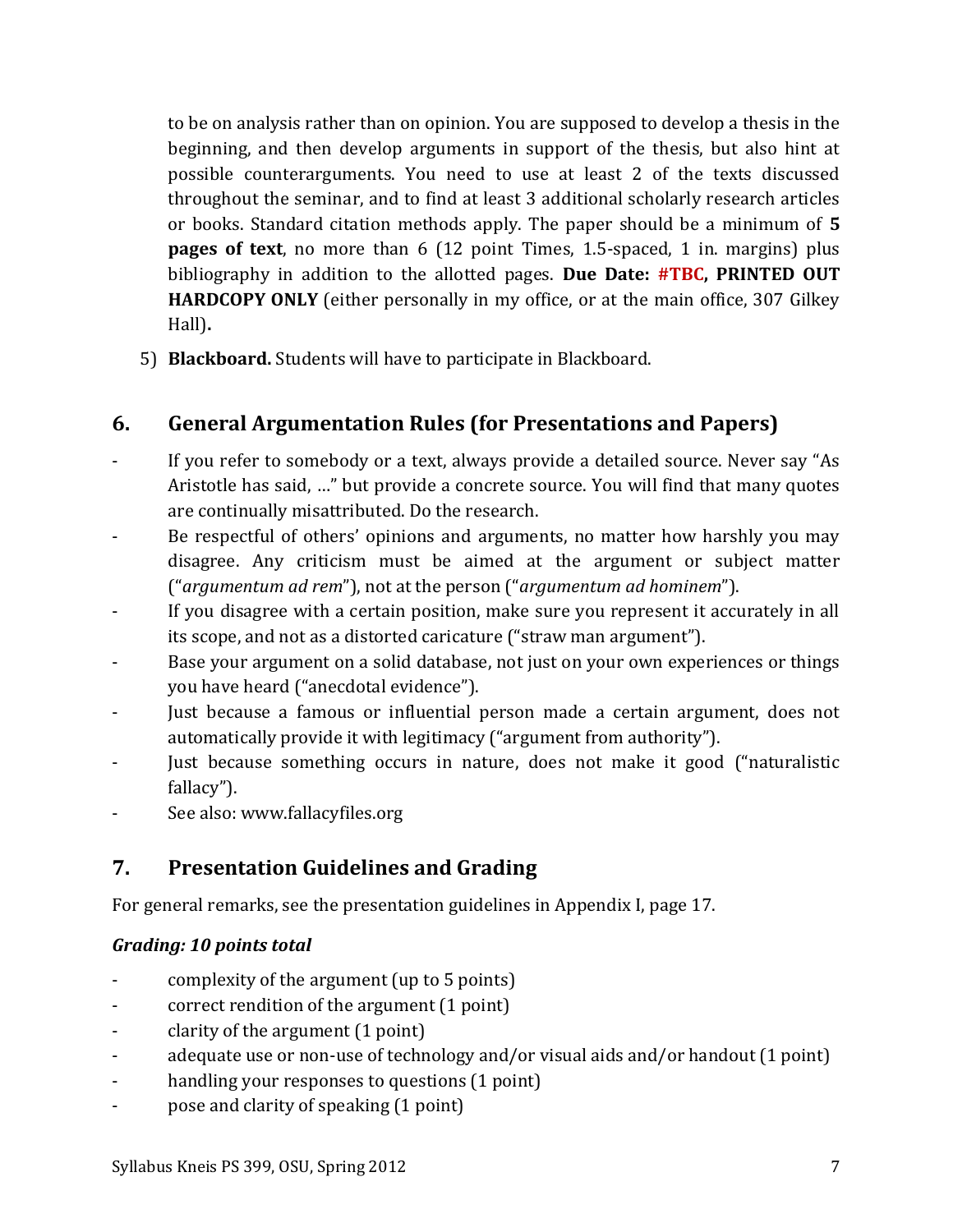## **7.1. Specific Guidelines for the Presentation of an Assigned Text (Weeks 2-7)**

- You are the expert on the text. You can assume everyone else has read the text as well (they should). Nevertheless, recap the major arguments of the text.
- None of the texts holds absolute truth. All of them are written from a specific point of view, with which you may agree or disagree. If you voice any such judgment, you need to provide reasons.
- If you have a presentation partner, work with them. Make sure you divide up the work equally, and that both of you present your parts of the presentation.
- Time yourself, you only have 5 minutes.
- Prepare up to 2 questions for class discussion.
- Prepare to be interrupted if your time is up.

## **7.2. Specific Guidelines for the Research Presentation (Weeks 7-9)**

- Find your own topic, and discuss it with the instructor in beforehand.
- Find scholarly articles for your research.
- Justify why you think your topic is of relevance.
- Put your own topic into its proper historical and/or political context.
- Structure your argument clearly.
- Work with your presentation partner. Make sure you divide up the work equally, and that all of you present your parts of the presentation.
- Time yourself, you only have 15 minutes.
- Prepare up to 3 questions for class discussion.
- Prepare to be interrupted if your time is up.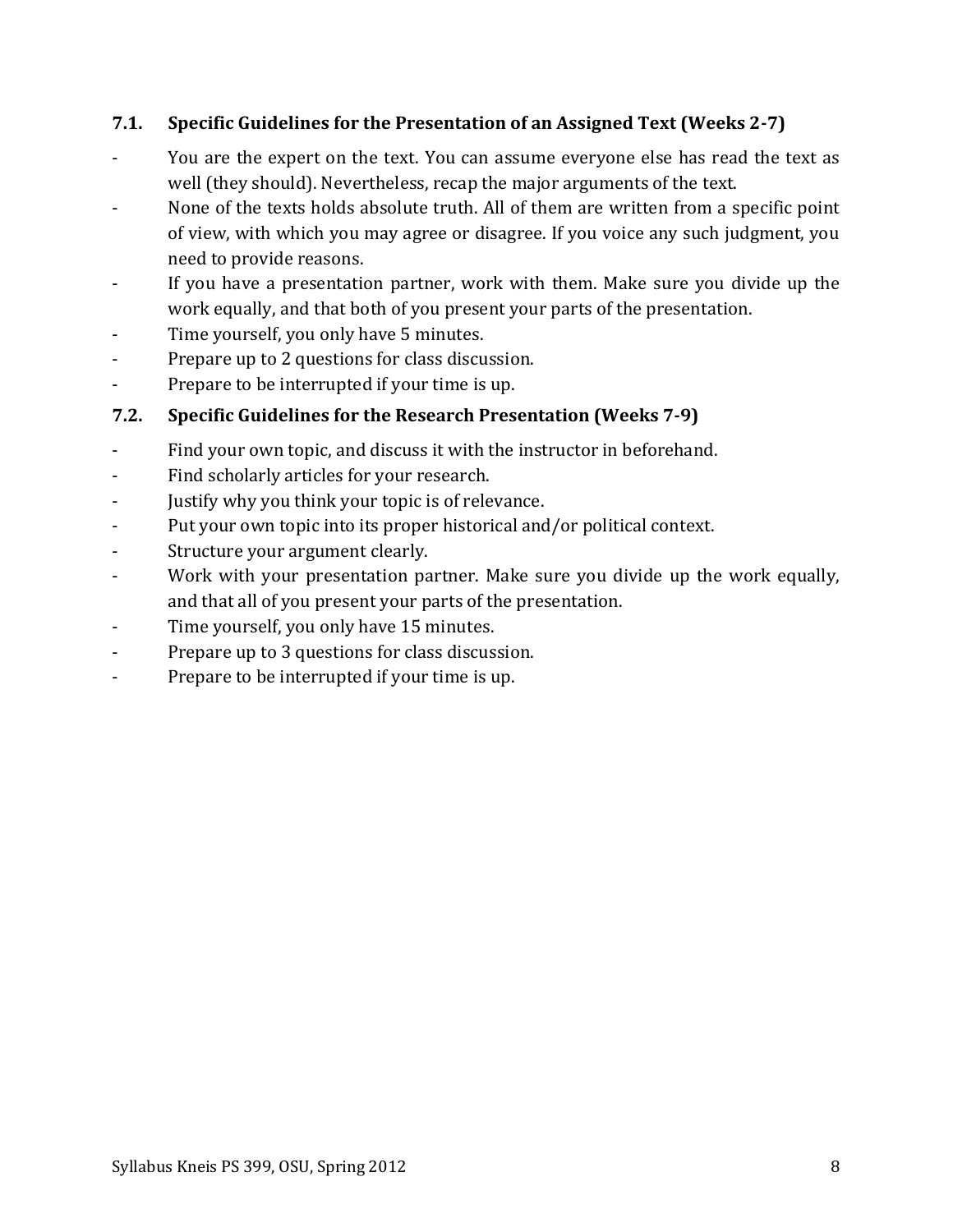# **8. Response Paper Grading**

## - **10 points total**

- 5 points for complexity of the argument
- 2 points for correct bibliography and correct citation (choose either MLA or APA, see Appendices II and III, page [19,](#page-18-0) and stick to one method throughout your paper).
- 1 point for spelling and language
- 1 point for structure
- 1 point for fulfilling formal criteria (formatting, length, etc.)

## **Penalties for turning it in later:**

- Turning in the assignment late: -1 point per day
- $\frac{1}{2}$  if you turn it in on the same day but later,  $-\frac{1}{2}$  a point

# **9. Research Paper Grading**

## - **15 points total**

- 5 points for complexity of the argument
- 2 points for correct bibliography and correct citation (choose either MLA or APA, see Appendices II and III, page [19,](#page-18-0) and stick to one method throughout your paper).
- 1 point for spelling and language
- 1 point for structure
- 1 point for fulfilling formal criteria (formatting, length, etc.)
- 1 point per cited article or book that was assigned for class (min. 2 articles or books, max. 2 points)
- 1 point per cited article or book that you individually researched (min. 3 articles or books, max. 3 points)

## **Penalties for turning it in later:**

- Turning in the assignment late: -1 point per day
- if you turn it in on the same day but later,  $-1/2$  a point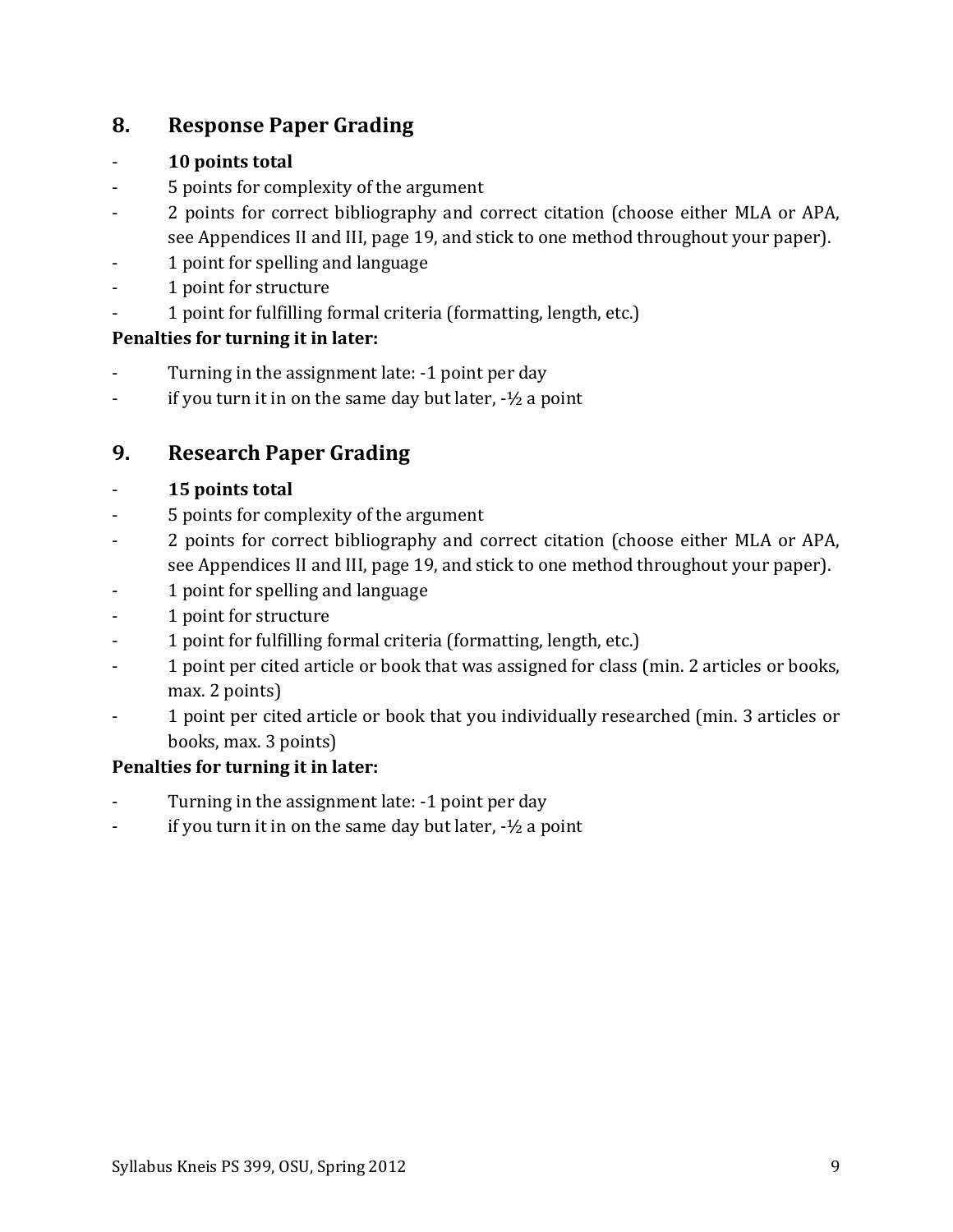# **10. Blackboard Guidelines and Grading**

- Introduce yourself initially to Blackboard by saying who you are, what your study interests are, and whatever else you would like people to know about yourself.
- You then need to write at least 5 posts for blackboard of substantial length and quality. This cannot just be a brief response of twitter length, or a link, but has to be a contribution for discussion of at least 2 paragraphs of length which opens up a possible discussion topic and/or discusses or introduces a topic and/or provides a thoughtful response to a post opened by someone else earlier.
- Blackboard min. 5 posts, total

## *Grading: 5 points total*

- 1 point per post, but only a maximum of 5 points

# **11. Final Grade Distribution**

| Maximum possible points: | 50 points |
|--------------------------|-----------|
|--------------------------|-----------|

| Text Presentation:            | 10 points |
|-------------------------------|-----------|
| <b>Research Presentation:</b> | 10 points |
| Response Paper:               | 10 points |
| Research Paper:               | 15 points |
| Blackboard:                   | 5 points  |

Grading:

| A            | 95%   | to under or equal | 100% | 47.5           | to under or equal | 50   | points |
|--------------|-------|-------------------|------|----------------|-------------------|------|--------|
| $A -$        | 90%   | to under          | 95%  | 45             | to under          | 47.5 | points |
| $B+$         | 87%   | to under          | 90%  | 43.5           | to under          | 45   | points |
| B            | 83%   | to under          | 87%  | 41.5           | to under          | 43.5 | points |
| $B -$        | 80%   | to under          | 83%  | 40             | to under          | 41.5 | points |
| $C+$         | 77%   | to under          | 80%  | 38.5           | to under          | 40   | points |
| $\mathbf C$  | 73%   | to under          | 77%  | 36.5           | to under          | 38.5 | points |
| $\mathsf{C}$ | 70%   | to under          | 73%  | 35             | to under          | 36.5 | points |
| $D+$         | 67%   | to under          | 70%  | 33.5           | to under          | 35   | points |
| D            | 63%   | to under          | 67%  | 31.5           | to under          | 33.5 | points |
| D-           | 60%   | to under          | 63%  | 30             | to under          | 31.5 | points |
| F            | $0\%$ | to under          | 60%  | $\overline{0}$ | to under          | 30   | points |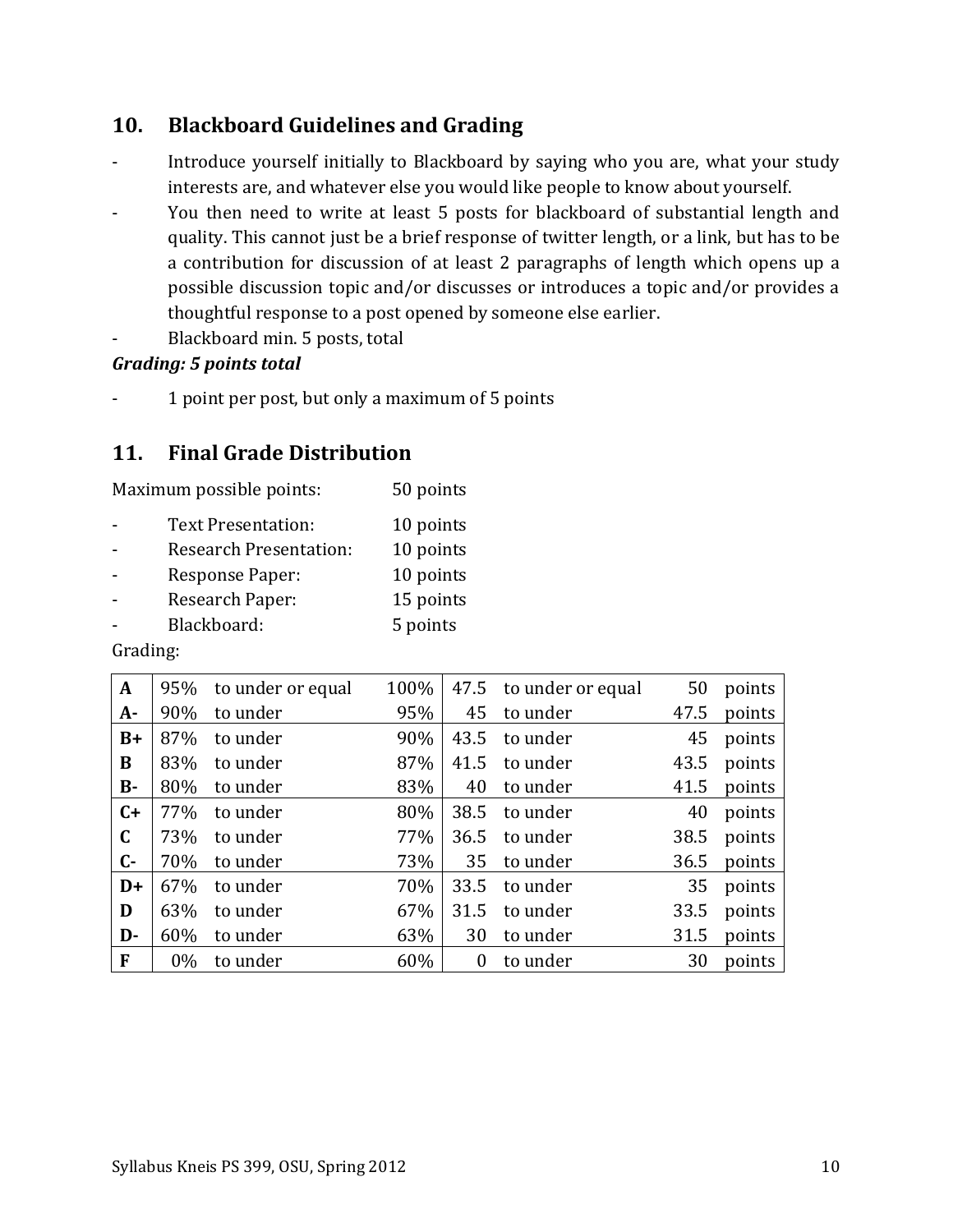## **12. Schedule**

#### **Week 1**

## **Session 1 4/2/2012 Introduction**

Introduction, Requirements, Overview, Format

#### **Session 2 4/4/2012 America and "America"**

Sweetser, Arthur. "America Seen from Abroad." *Annals of the American Academy of Political and Social Science* 216 (Jul. 1941): 140-149.

Discussion – How do cultural portrayals and attitudes influence politics?

| Week 2 |
|--------|
|        |
|        |
|        |

## **Session 3 4/9/2012 America as Utopia I**

## *Selection of Texts from:*

Jameson, Fredric. "Reification and Utopia in Mass Culture." *Social Text* 1 (Winter 1979): 130-148.

Marin, Louis. "Frontiers of Utopia: Past and Present." *Critical Inquiry* 19: 3 (Spring 1993): 397-420.

Osterle, Heinz D. "The Lost Utopia: New Images of America in German Literature." *The German Quarterly* 54:4 (Nov. 1981): 427-446.

Shklar, Judith. "The Political Theory of Utopia: From Melancholy to Nostalgia." *Daedalus* 94:2 (Spring 1965): 367-381.

Sweet, Timothy. "Economy, Ecology, and Utopia in Early Colonial Promotional Literature." *American Literature* 71:3 (Sep. 1999): 399-427.

## **Session 4 4/11/2012 America as Utopia II**

## *Selection of Texts from:*

Cracroft, Richard H. "The American West of Karl May." *American Quarterly* 19:2.1 (Summer 1967): 249-258.

Feilitzsch, Heribert Frhr. v. "Karl May - The Wild West as Seen in Germany." *Journal of Popular Culture* 27:3 (Winter 1993): 173-189.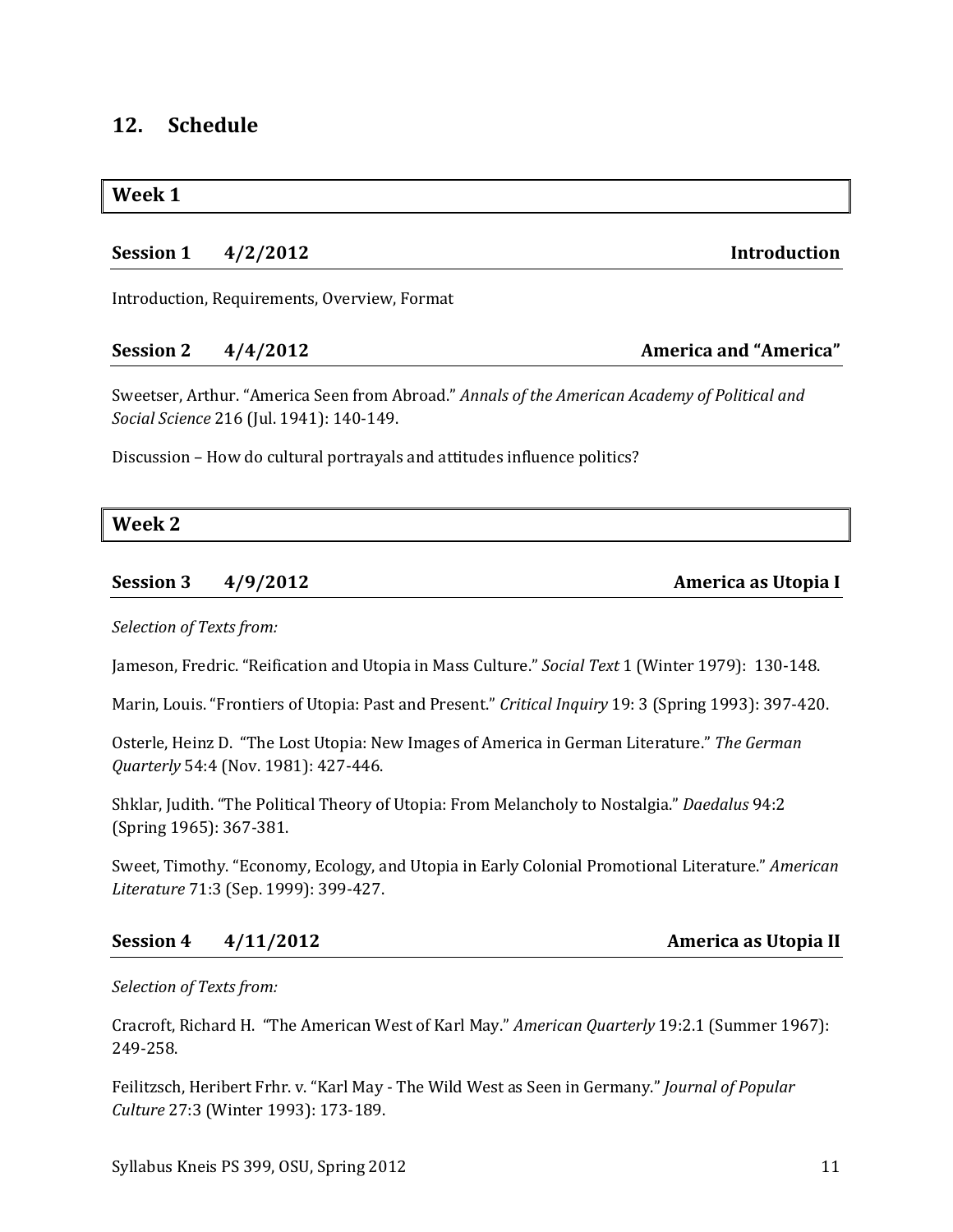Gemünden, Gerd. "Between Karl May and Karl Marx: The DEFA Indianerfilme (1965-1983)." *New German Critique* 82 (Winter 2001): 25-38.

Mann, Klaus. "The Cowboy Mentor of the Führer." *The Living Age* 2:2 (Nov. 1940): 217-222.

Schneider, Tassilo. "Finding a New Heimat in the Wild West - Karl May and the German Western of the 1960s." *Journal of Film and Video* 47: 1/3 (Spring-Fall 1995): 50-66.

**Week 3**

## **Session 5 4/16/2012 American Democracy I**

Tocqueville, Alexis de. *Democracy in America.* (Historical-Critical Edition of De la démocratie en Amérique). Ed. Eduardo Nolla. Trans. James T. Schleifer. Indianapolis: Liberty Fund, 2010.

Strout, Cushing. "Tocqueville's Duality - Describing America and Thinking of Europe." *American Quarterly* 21:1 (Spring 1969): 87-99.

| Session 6 4/18/2012 | <b>American Democracy II</b> |
|---------------------|------------------------------|

*Selection of Texts from:*

Lévy, Bernard-Henri. *American Vertigo. Travelling America in the Footsteps of Tocqueville.* 2006. New York: Random House, 2007.

Wagenknecht, Thomas. "Two 'Eurotopian' Projections of America at the Disjuncture between Chimera and Understanding." In: Dallmann, Antje, Reinhard Isensee, Philipp Kneis, Eds. *Envisioning American Utopias. Fictions of Science and Politics in Literature and Visual Culture.* Frankfurt: Lang, 2011. 163-174.

Chen, Hon-Fai. "Reflexive Exceptionalism: On the Relevance of Tocqueville's America for Modern China." Journal of Classical Sociology 9 (2009): 79-95.

## **Week 4**

**Session 7 4/23/2012 Empire I**

Münkler, Herfried. *Empires. The Logic of World Domination from Ancient Rome to the United States.* 2005. Cambridge: polity press, 2007. Excerpts.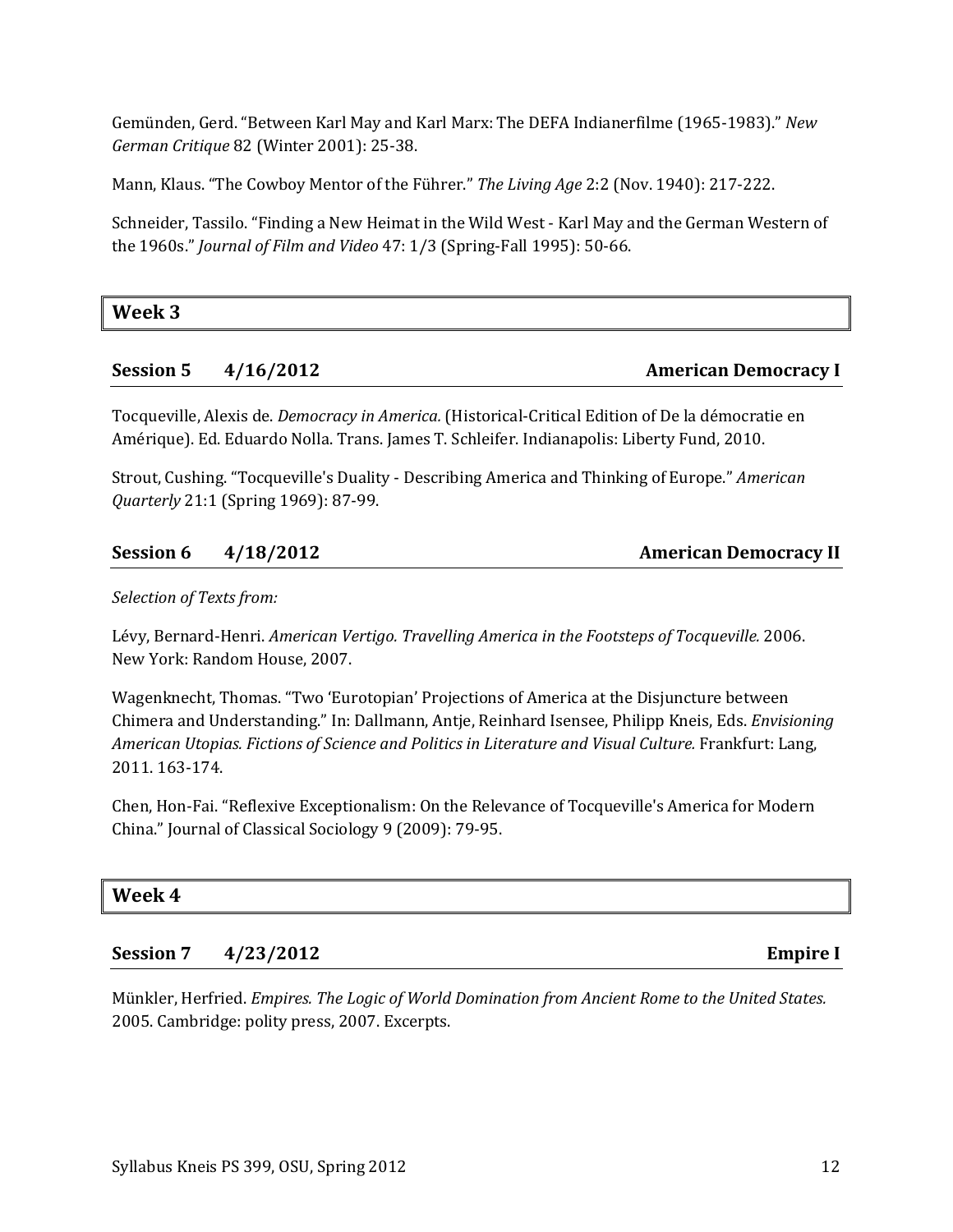#### **Session 8 4/25/2012 Empire II**

Joffe, Joseph. *Überpower: The Imperial Temptation of America.* New York : W.W. Norton, 2006. Exc.

Kagan, Robert. "Power and Weakness." *Policy Review* 113 (June & July 2002): 1-20.

Balibar, Etienne. "Which Power? Whose Weakness? On Robert Kagan's Critique of European Ideology." *Theory & Event* 6:4 (2003): 1-7.

**Week 5**

#### **Session 9 4/30/2012 Education**

*Selection of Texts from:*

Schäfer, Axel R. "W.E.B. Du Bois, German Social Thought, and the Racial Divide in American Progressivism, 1892-1909." *The Journal of American History* 88:3 (Dec. 2001): 925-949.

Spring, Joel. "Education and Progressivism." *History of Education Quarterly* 10:1 (Spg. 1970): 53-71.

Zemach-Bersin, Talya. "Global Citizenship and Study Abroad - It Is All About US." *Critical Literacy: Theories and Practices* 1:2 (Dec. 2007): 16-28.

#### **Session 10 5/2/2012 Film and TV I**

Film Examples, In-Class Analysis & Discussion –––– **Response Paper Due May 14**

#### **Week 6**

#### **Session 11 5/7/2012 Independent Study: Film and Television**

Clips: America Seen from Asia and Europe (see Blackboard) etc.

#### *Selection of Texts from:*

Blin, Miika. "The Dubbing Standard - Its History and Efficiency Implications for Film Distributors in the German Film Market." Paper for the Conference *The Creative Industries and Intellectual Property.* London, May 22-23 2008.

Collins, Richard. "Wall-to-Wall Dallas: The US-UK Trade in Television." *Screen* 27:3-4 (1986): 66-77.

De Bens, Els, Hedwig de Smaele. "The Inflow of American Television Fiction on European Broadcasting Channels Revisited." *European Journal of Communication*16 (2001): 51-76.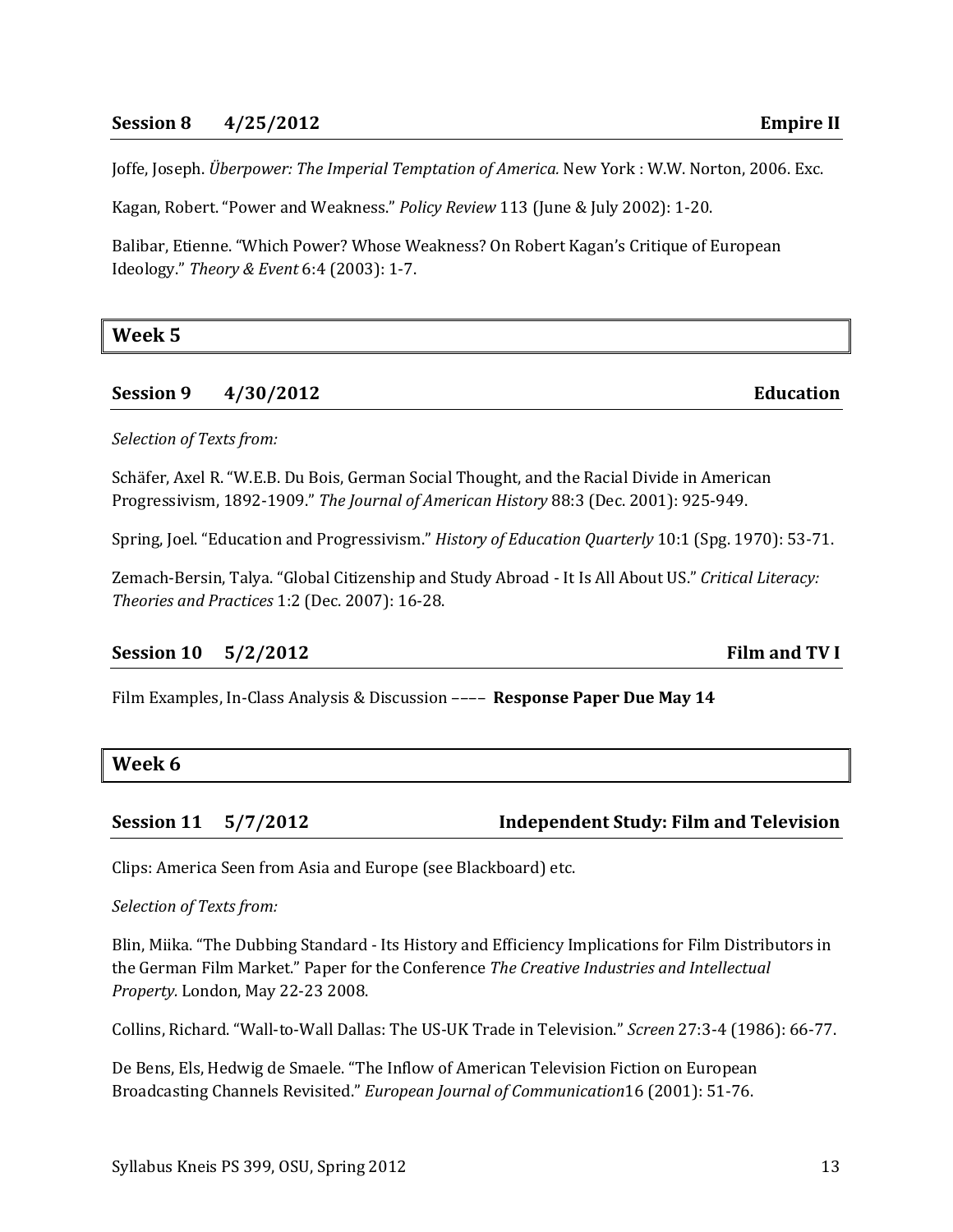Dupagne, Michel, David Waterman. "Determinants of U.S. television fiction imports in Western Europe." *Journal of Broadcasting & Electronic Media* 42:2 (1998): 208-220.

Dwyer, Tessa. "Universally speaking: Lost in Translation and polyglot cinema." *Linguistica Antverpiensia* 4 (2005): 295-310.

Feyerke, Alexander. "The Effects of Dubbing on the Depiction of the United States in American Movies and Television Series in Germany." MA Thesis, Universität Leipzig, 2005.

Perry, Michael Wayne. "Television Content Restriction: A Cross-National Examination of Legislative Imperatives and Documented Social Values." BA Thesis, Wake Forest U, Winston-Salem, 2007.

Plourde, Eric. "The Dubbing of *The Simpsons*: Cultural Appropriation, Discursive Manipulation and Divergences." *Texas Linguistic Forum* 44:1 (2000): 114-131.

Queen, Robin. "'Du hast jar keene Ahnung': African American English Dubbed Into German." *Journal of Sociolinguistics* 8/4 (2004): 515-537.

Reed, Sarah. "A Case Study of 'tu' and 'vous' Use in the French Dubbing and Subtitling in an American Film." BA Thesis, University of North Texas, Denton, 2011.

Ross, Nigel J. "Dubbing American English in Italy." *English Today* 41:11.1 (January 1995): 45-48.

Waisbord, Silvio. "McTV: Understanding the Global Popularity of Television Formats." *Television New Media* 5 (2004): 359-383.

Zhou, Zixuan. "The Impact of American Television on Chinese College Students." MA Thesis, Wake Forest U, Winston-Salem, 2011.

## **Session 12 5/8/2012 Special Session: Movie**

Movie: *Schulze Gets the Blues.* Separate Session on Tuesday, 19:00, with Dr. Sebastian Heiduschke

## **Week 7**

**Session 13 5/14/2012 Cultural Hegemony** 

#### **Response Paper Due – Hand in at Beginning of Class** // *Selection of Texts from:*

Fluck, Winfried. "Emergence or Collapse of Cultural Hierarchy? American Popular Culture Seen from Abroad." In: Freese, Peter, Ed. *Popular Culture in the United States: Proceedings of the German-American Conference in Paderborn, 14-17 September 1993.* Essen: Die Blaue Eule, 1993.

Heisbourg, François. "American Hegemony? Perceptions of the US Abroad." *Survival* 41:4 (Winter 1999-2000): 5-19.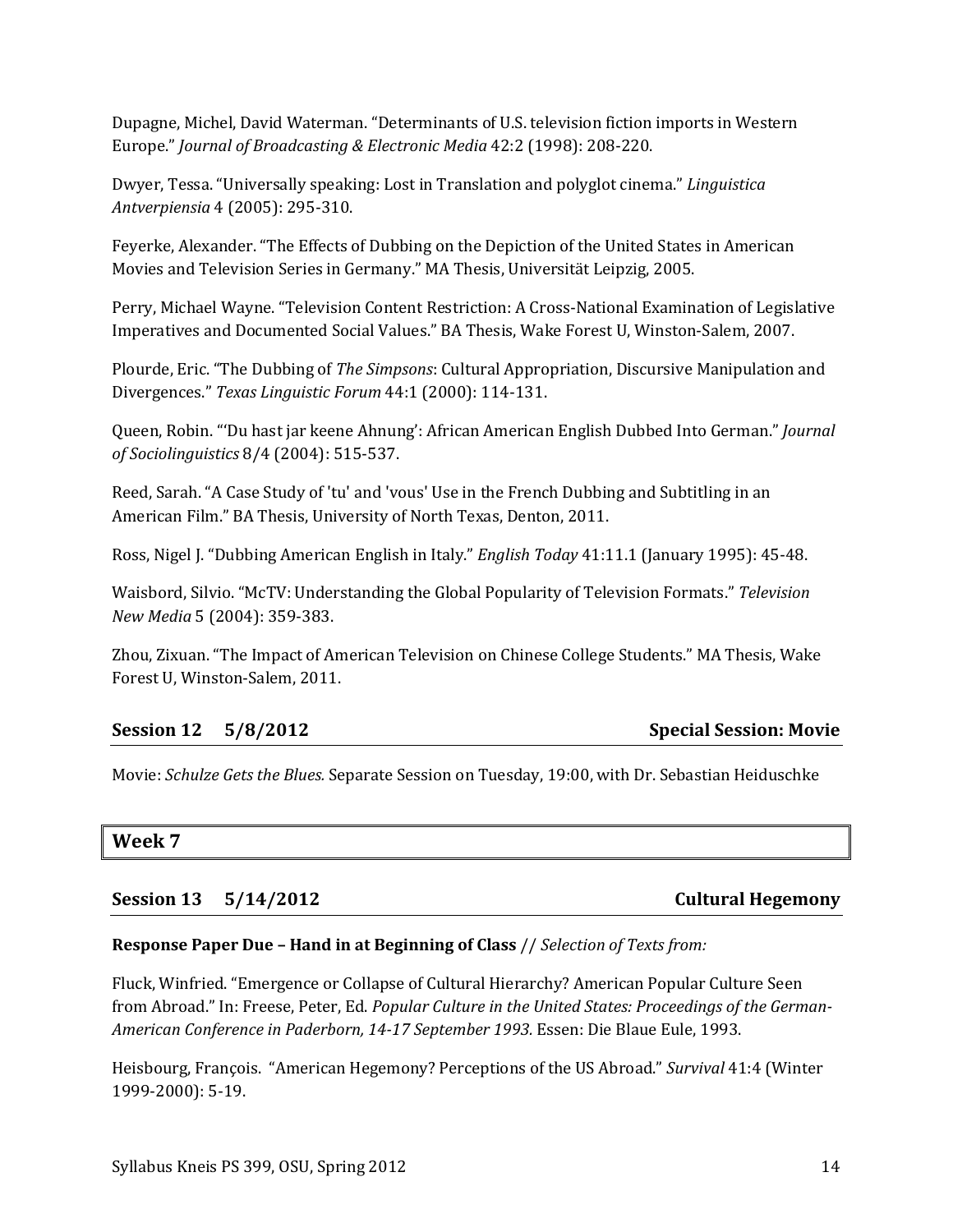Smith, Paul. "*American History X* (1998)". In: Merck, Mandy, Ed. *America First: Naming the Nation in US Film*. London: Routledge, 2007. 244-258.

Wagnleitner, Reinhold. "American Cultural Diplomacy, the Cinema, and the Cold War in Central Europe." Conference Paper, University of Salzburg, April 1992.

Wagnleitner, Reinhold. "The Empire of the Fun, or Talkin' Soviet Union Blues: The Sound of Freedom and U.S. Cultural Hegemony in Europe." *Diplomatic History* 23:3 (Summer 1999): 499-524.

## **Session 14 5/16/2012 Anti-Americanism**

#### *Selection of Texts from:*

Ceaser, James W. "A Genealogy of Anti-Americanism." *The Public Interest* 152 (Sept. 2001): 3-18.

Ceaser, James W. "The Philosophical Origins of Anti-Americanism in Europe." In: Hollander, Paul, Ed. *Understanding Anti-Americanism: Its Origins and Impact at Home and Abroad.* Chicago: Ivan R. Dee, 2004.

Gentzkow, Matthew A., Jesse M. Shapiro. "Media, Education and Anti-Americanism in the Muslim World." *Journal of Economic Perspectives* 18:3 (Summer 2004): 1-18.

Krastev, Ivan. "The Anti-American Century?" *Journal of Democracy* 15:2 (April 2004): 5-16.

Kroes, Rob. "European Anti-Americanism: What's New?" *The Journal of American History* 93:2 (September 2006): 417-431.

Mead, Walter Russell. "Why Do They Hate Us? Two Books Take Aim at French Anti-Americanism." *Foreign Affairs* 82:2 (Mar.-Apr. 2003): 139-142.

Paz, Reuven. "Islamists and Anti-Americanism." *Middle East Review of International Affairs* 7:4 (December 2003): 53-61.

Shin, Gi-Wook. "South Korean Anti-Americanism: A Comparative Perspective." *Asian Survey* 36: 8 (Aug. 1996): 787-803.

Tai, Chong-Soo, Erick J. Peterson, Ted Robert Gurr. "Internal Versus External Sources of Anti-Americanism." *Journal of Conflict Resolution* 17 (1973): 455-488.

## **Week 8**

## **Session 15 5/21/2012 Various Issues**

#### *Selection of Texts from:*

Baudrillard, Jean. "Hyperreal America." *Economy and Society* 22:2 (1993): 243-252.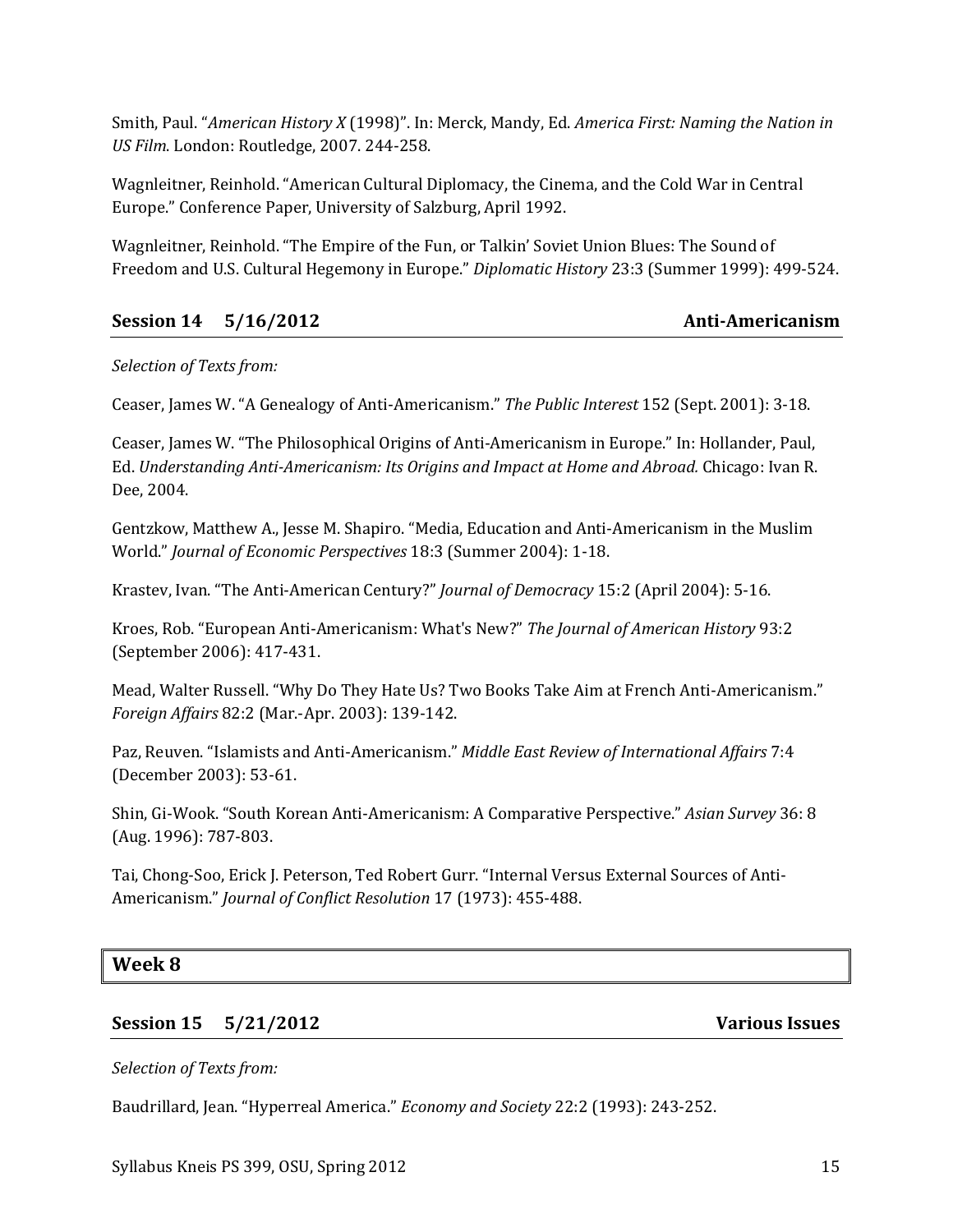Belknap, Jeffrey. "Diego Rivera's Greater America Pan-American Patronage, Indigenism, and H.P." *Cultural Critique* 63 (Spring 2006): 61-98.

Caplow, Theodore. "Contrasting Trends in European and American Religion." *Sociological Analysis* 46:2 (Summer 1985):101-108.

Eco, Umberto. "The Fortresses of Solitude." In: *Travels in Hyperreality.* Orlando: Mariner Books: 1990. 3-58.

Forsberg, Tuomas. "German Foreign Policy and the War on Iraq: Anti-Americanism, Pacifism or Emancipation?" *Security Dialogue* 36: 2 (June 2005): 213-231.

## **Session 16 5/23/2012**

Research Presentation Session 1

### **Week 9**

### **Session 17 5/28/2012**

Memorial Day – No Class

#### **Session 18 5/30/2012**

Research Presentation Session 2

## **Week 10 / Dead Week**

#### **Session 19 6/4/2012**

Research Presentation Session 3

#### **Session 20 6/6/2012**

Research Paper Consultations

## **Week 11 / Finals Week**

#### **Hand in Finals by Tuesday, June 12, 2012, 4 PM as a printout**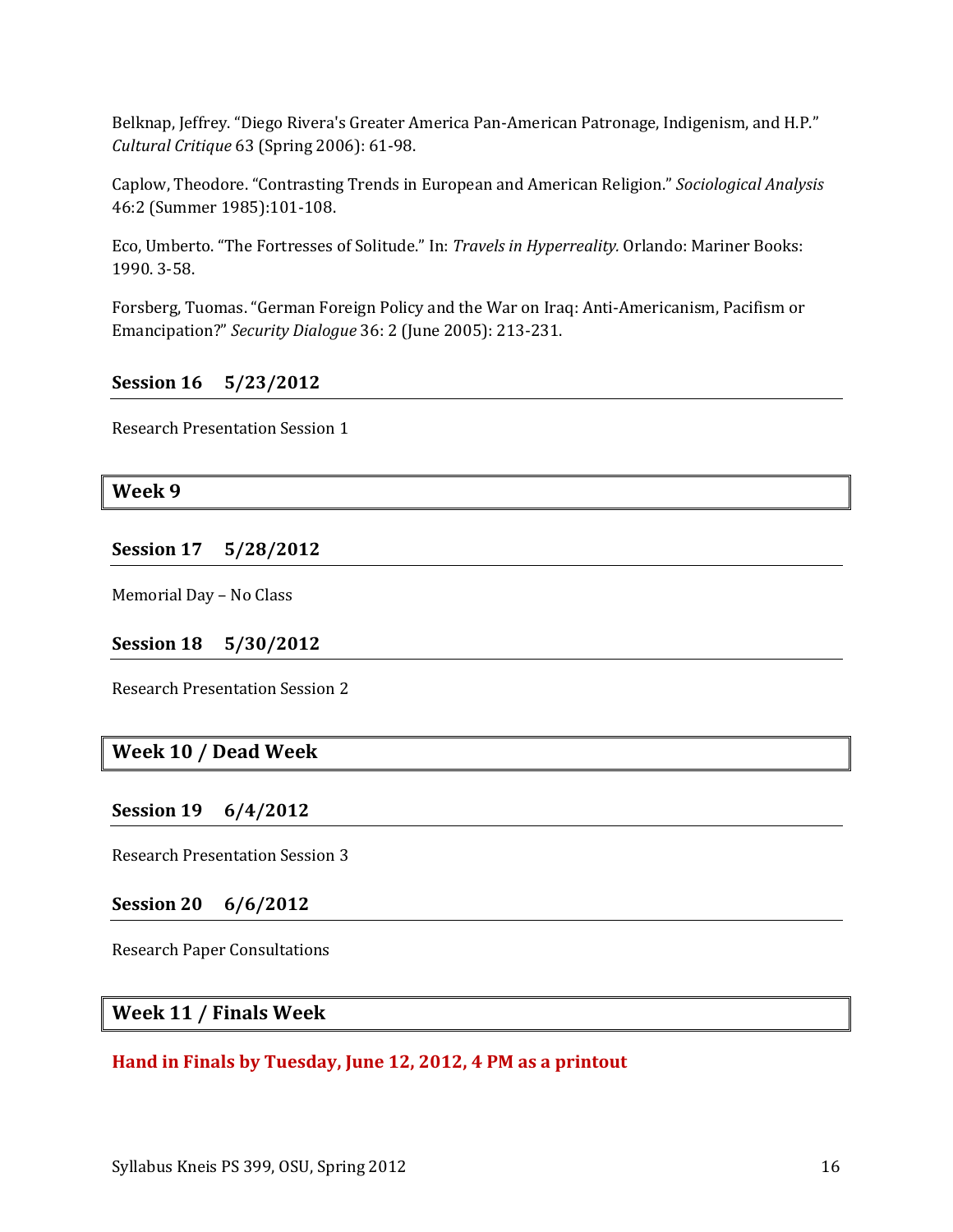# <span id="page-16-0"></span>**13. Appendix I: Presentation Guidelines**

## **13.1. When Introducing a Text**

*These questions need not be answered in that order or that directly – but these issues should be addressed or be kept in mind.*

- What is it about?
- Who is the author? (relevant if important person of history, but no extended biographies in presentation)
- What is the context?
- How is it written?
- What is the line of argument?
- How was it perceived? What has it achieved? (relevant if this text is a historical source or has had a deep impact on a field of research)
- own evaluations

## **13.2. WHEN PRESENTING YOUR OWN ANALYSIS OR ARGUMENT**

*These questions need not be answered in that order or that directly – but these issues should be addressed or be kept in mind.*

- Be transparent: name your sources, provide a handout with a bibliography and a structure of your presentation.
- Provide a clear line of argument
- Prefer analysis over opinion and personal experiences
- Be clear about what is your own analysis, and what is someone else's.

## **13.3. GENERAL PRESENTATION RULES**

- Everybody is nervous. EVERYBODY.
- Everybody makes mistakes.
- Preparation always helps.
- Practice.
- A seminar presentation is supposed to help you to learn.

## *CONTENT*

- The presentation is not about you.
- It is about the content.

#### *STRUCTURE*

- You are *communicating*, not talking at somebody.
- Make sure you do everything to get your message across in the short time you have.
- Tell them what you're about to tell them.
- Tell them.
- Tell them what you've just told them.
- Intelligent redundancy is good.
- Patronizing is bad.

#### *MODES OF PRESENTING*

- Do what you feel is most comfortable to you.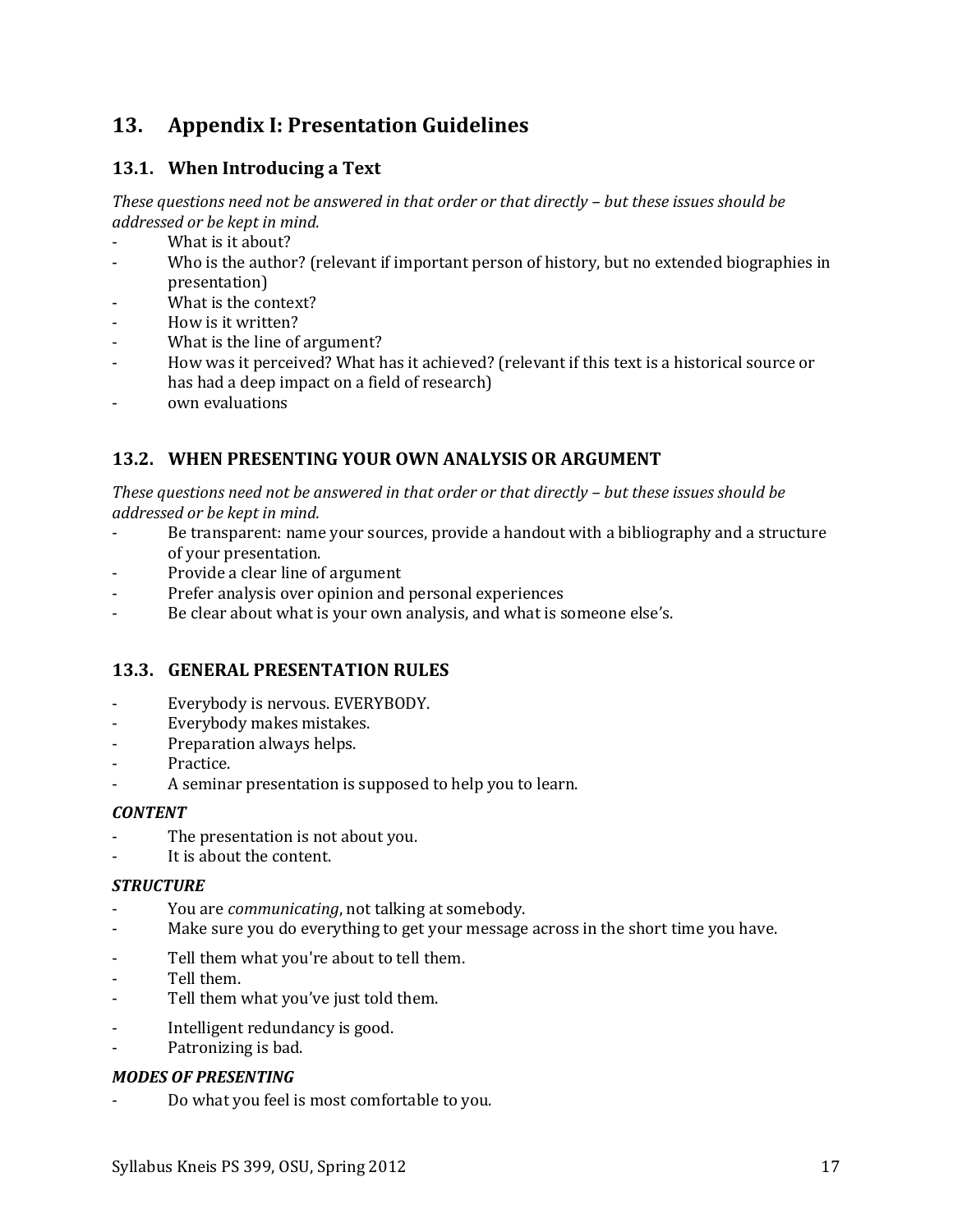- Talk loudly and clearly.
- Make eye contact as much as possible.

#### *Reading out a written text:*

- pro: safety, you tend to forget less, you can formulate better
- contra: inflexible, less communicative

#### *Speaking freely (without notes):*

- pro: flexible, can adapt to audience quickly, communicative
- contra: needs experience, you may forget things, imperfect formulations
- you may compensate with a handout

#### *Speaking freely with notes*

- best of both worlds
- you may even write an introduction & a closing to read out

#### *TIME*

- Time yourself. You have limited time allotted. Test out your presentation beforehand; then add 2-3 minutes. You will always take longer than planned.
- Provide a handout collating your most important findings, central quotes, a bibliography, and your contact information. If you forget to say something important in the presentation, it'll be there.

#### *TECHNOLOGY*

- Use technology only if necessary.
- Only use technology that you know how to handle.
- Be sure to have reliable equipment. If possible, bring your own computer. Apple computer owners: bring an adapter cable for VGA.
- Make backups of your presentation. Make a backup of the backup.
- Be only as fancy as absolutely necessary. Anything flashy that distracts from your message can go.
- Sometimes, a blackboard is enough.
- A paper handout may substitute or supplement a visual presentation. It gives people something to take away.
- Be prepared for tech to break down.

#### *ATTIRE*

- Look professional. This is work, it should look like that.
- Respect your audience. There will always be a question from the audience you won't like. Be cordial. Admit if you don't know something, promise to get back with more information.
- Know how to react: "Never answer the question that is asked of you. Answer the question that you wish had been asked of you." (Robert S. McNamara, *The Fog of War*, 87:11-87:19)

#### *REMEMBER MURPHY'S LAW*

- Nothing is as easy as it seems. Everything takes longer than expected. And if something can go wrong it will, at the worst possible moment.
- Well, hopefully not. But be prepared anyway.
- Good luck!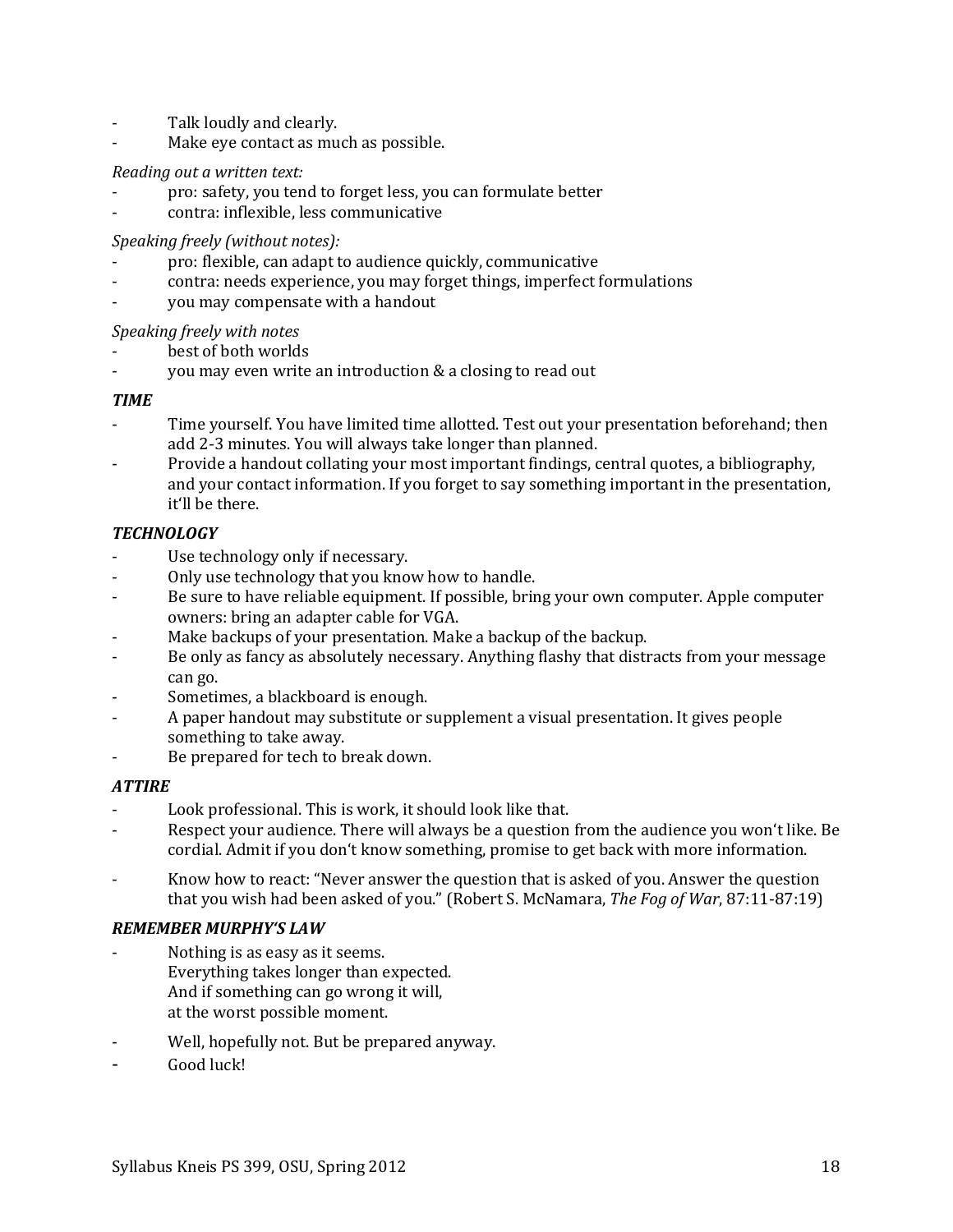# <span id="page-18-0"></span>**14. Appendix II: Citation Guide MLA**

#### **Page/font format:**

- Font Size 12 pt (use a normal system font like Times New Roman, Arial, Cambria, etc.)
- Line spacing 1.5
- Footnotes: 10 pt, Line spacing 1
- Indent quotations longer than 3 lines, with 10 pt size font
- Mark omitted parts of a quotation with squared brackets to distinguish them from possible (round) brackets within the quotation:

"*Falling Down* is a smart film, but it struggles [...] to convince viewers that [the hero] represents an ultimately (mythologically) redundant model of white masculinity." (Kennedy 2000: 122)

#### **Bibliographical reference** in parentheses (Author Year: Page):

Blabla blabla (Soja 1989: 37).

When Works Cited holds more than one title of the same author and from the same year, specify text by adding letters to the publication date:

Blabla blabla (Soja 1989a: 37). Blabla blabla (Soja 1989b: 1).

**Footnotes** should be used only for further comments, not as bibliographical reference.

The **Works Cited** appears at the end of your paper. The format is the following:

#### **For articles in collective volumes:**

Name, First Name. "Article". In: Name, First Name, ed. *Larger Volume*. Publishing Place: Publishing House, Year. Pages.

e.g. Kennedy, Liam. "Paranoid Spatiality: Postmodern Urbanism and American Cinema." In: Balshaw Maria, Liam Kennedy, eds. *Urban Space and Representation.* London: Pluto, 2000. 116-30.

(use ed. for one Editor, eds. for multiple Editors)

#### **For articles in journals or magazines:**

Name, First Name. "Article". Name, First Name. *Magazine Title*. Magazine Number (Year): Pages.

e.g. Foucault, Michel. "Of Other Spaces." *Diacritics* 16.1 (1986): 22-27.

#### **For monographs:**

Name, First Name. *Larger Volume*. Publishing Place: Publishing House, Year. Pages.

e.g. Soja, Edward. *Postmodern Geographies: The Reassertion of Space in Critical Social Theory*. London: Verso, 1989.

#### **For internet articles:**

Name, First Name. "Article." *Main Web Site Title*. URL. Retrieved MM/DD/YYYY.

(or variations, such as organization name or alias in the first place, depending on nature of the web site)

- e.g. Edmunds, R. David. "The US-Mexican War: A Major Watershed." *PBS.*  pbs.org/kera/usmexicanwar/war/major\_watershed.html. Retrieved 09/01/2009.
- e.g. World Health Organization (WHO). *Active Ageing: A Policy Framework*. Geneva: WHO, 2002. who.int/ageing/publications/active/en. Retrieved 08/25/2011.